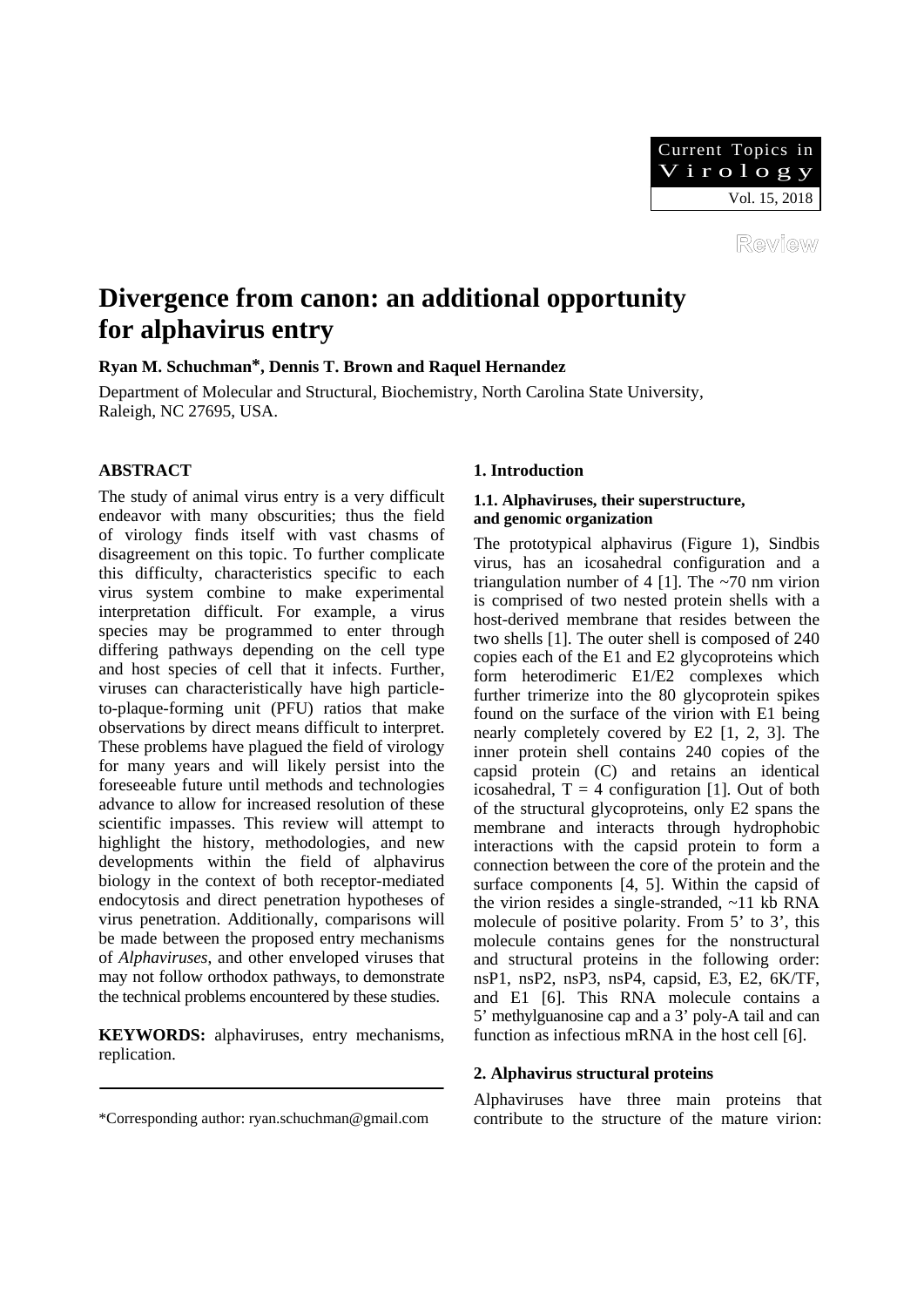E1, E2, and capsid. Recently, nsP2, the viral protease has been found associated with mature infectious particles and may also participate in a structural capacity (manuscript in review). Here, the current knowledge pertaining to the structure and/or function of the structural proteins will be discussed. E1 and E2 are both glycoproteins that interact on the surface of the virion to facilitate entry into the host cell [1, 2, 7, 8]. Evidence has been put forth that implicates E2 in receptor recognition and E1 as the fusogenic element

involved in the fusion event between the virus and

host endosomal membrane [8].

E1 (47.3 kDa) is considered a Class II virus membrane fusion protein and exhibits a β-dominated secondary structure that forms an ectodomain of elongated tertiary structure containing three domains (Figure 2). The X-ray crystal structure of the E1 ectodomain of Semliki Forest virus (SFV) has been characterized [9]; SFV-E1 bears 50% sequence identity and 68% similarity to that of Sindbis virus E1. Domain I (d1) is a  $\beta$ -sandwich consisting of 8 β strands (10 total β strands in the domain) that encodes high-mannose, N-linked glycosylation sites at residues 139 and 245, though these specific glycosylation sites are not conserved across the alphaviruses, or may be absent [9-12]. E1 Domain II (dII) is comprised of 13 β strands that form a finger-like projection, an  $\alpha$  helix, and 3 one-turn 3/10 helices [9]. DII is not a continuous domain in itself, but is formed by 2 "excursions" of the polypeptide that interact to form the two opposing sides of the DII module [9]. DII also contains a notable functional feature: the putative fusion loop. The fusion loop exists at the tip of the elongated E1 structure and, as would be expected, contains ~20 hydrophobic residues [13]. This putative fusion loop is proposed to facilitate fusion by its insertion into the membrane of the host endosomal membrane during the fusion [8] event of the virion and endosomal membrane, as described by the receptor-mediated endocytosis hypothesis. Domain III (dIII) connects the ectodomain to the transmembrane domain that anchors E1 to the viral membrane. This domain contains 8 β strands that are organized into a fold that is characteristic of the immunoglobulin super family [9]. Immediately after the DIII domain is the C-terminal transmembrane region of approximately 24 residues that anchors E1 to the envelope of the virion. This region is not represented in the crystal but has been modeled into the CryoEM density of Sindbis virus [8]. Depending on the alphavirus, there may be a short E1 tail that extends past the membrane [9].

Preliminary structures of the E2 (46.9 kDa) protein are presented (Figure 2); however, the accuracy of these structures falls under question [14, 15]. Uncertainties in one study [14] regarding the biological relevance of the structure arose because the structure was characterized in the absence of phospholipids and because the E1 and E2 proteins were grown recombinantly, connected with a linker without the normal proteolytic processing or the membrane anchors. The resulting crystal structure showed all cysteine residues participating in disulfide bridges [9]. However, an analysis of a whole infectious virus preparation (particle/PFU ratio  $\sim$ 1) [16] by liquid chromatography-tandem mass spectrotemtry showed that two disulfide bonds (C49-C114 and C259-C271) are available for chemical reduction and the disulfide bonds are therefore not present, as proposed by a crystal structure [9] suggesting that preparations of recombinant virus proteins used for crystallization may adopt various conformations.

The capsid protein (29.4 kDa) forms a  $T = 4$  shell around the genomic RNA of the alphaviruses [7]. Lee, *et al*. characterized the structure of the Sindbis capsid protein using X-ray crystallography [4]. In this study, a hydrophobic pocket was observed that was occupied by segments of proximal capsid proteins in the crystal structure [4]. It was suggested after aligning the amino acid sequences of capsid and E2 that this hydrophobic pocket could accommodate the carboxy-terminal tail of the E2 protein [4]. This hypothesis has been supported by other studies [1, 5]. It is interesting to note that in a study presented by Sokoloski *et al.* affinities between the capsid protein and genomic viral RNA are different: capsid-RNA interactions in the cytoplasm during early infection are specific while those between capsid and RNA in the mature virus are not [17]. In this study, capsid proteins bearing mutations that disrupt interactions with RNA highlight the importance of capsid-protein interactions in early infection. Disruption of these interactions contributes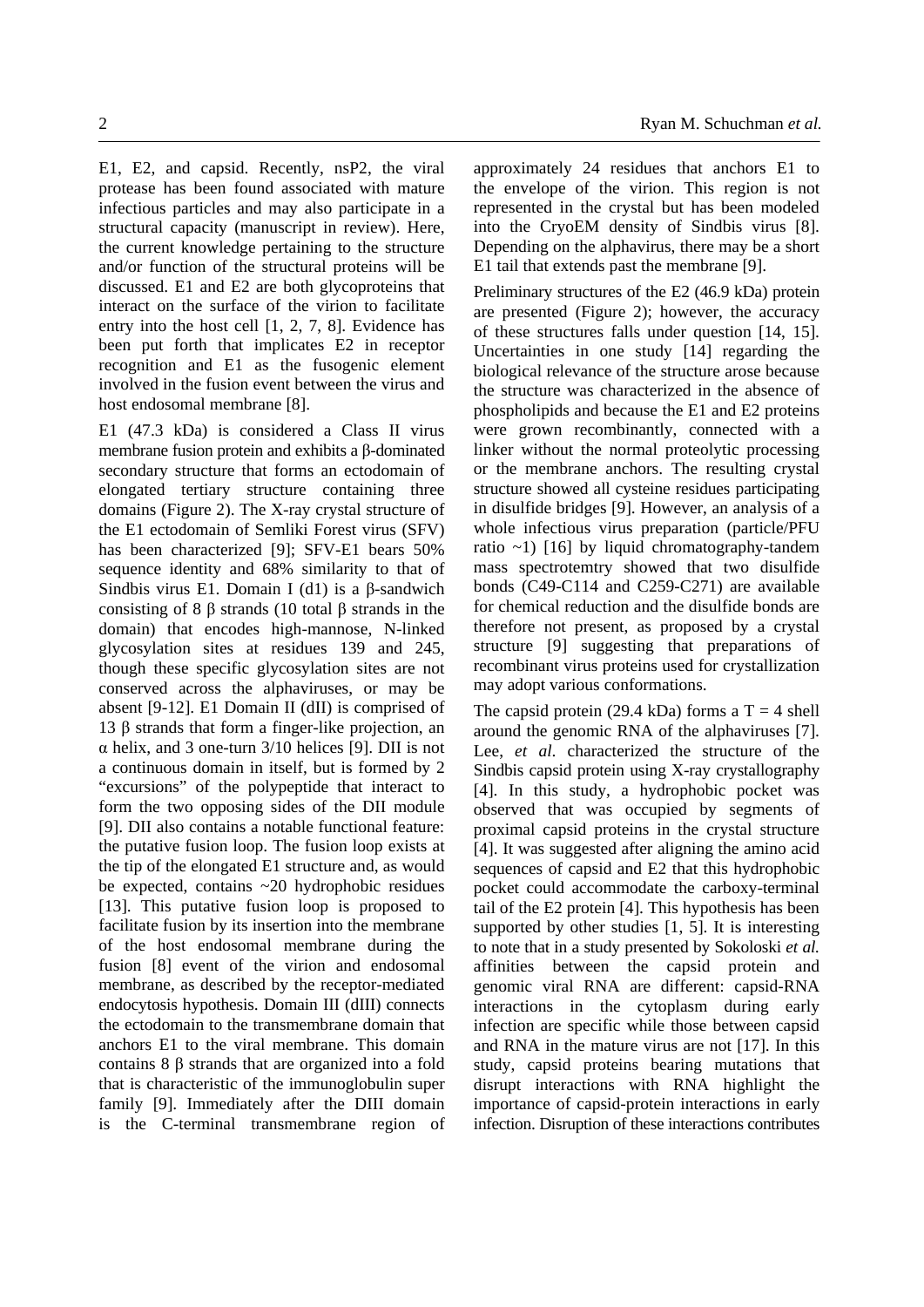

Figure 1. A cryo-electron microscopy (EM) reconstruction of Sindbis Virus. In this reconstruction, the E1/E2 glycoprotein coat is seen in yellow, the lipid bilayer is seen in red, and the nucleocapsid core is seen in blue. Though not seen in this image, the E2 protein crosses the membrane and interacts with the capsid monomers. The capsid exhibits a  $T = 4$  triangulation number like the glycoprotein coat. (Reproduced from Sharp, J., Nelson, S., Brown, D. and Tomer, K. 2006, Virology, 348, 216-223: Copyright 2006, with permission from Elsevier).



**Figure 2.** Schematic of E1:E2 interactions before E3 cleavage. (a) Model of the chikungunya virus heterodimer. The domains of the E1 protein are colored as follows: DI, red; DII, yellow; DIII, blue, and the fusion loop is colored orange. The domains of the E2 protein are colored as follows: A, cyan; B, green; C, pink. The E3 protein is colored gray. Glycosylation sites are represented as balls and sticks and the residue bearing the glycosylation is indicated. Green sticks represent disulfide bonds. The large, black arrow represents the orientation of the viral membrane. The C-termini of the glycoproteins are depicted by a pink star (E2) and blue star (E1). The inset shows the relative positioning of the domains of the glycoproteins to each other. (b) A rotation of the glycoprotein heterodimer to show the E3 accessory protein. (Reprinted by permission from Springer Nature: Nature, Glycoprotein organization of Chikungunya virus particles revealed by X-ray crystallography, Voss, J., Vaney, M., Duquerroy, S., Vonrhein, C., Girard-Blanc, C., Crublet, E., Thompson, A., Bricogne, G. and Rey, F., 2010, Nature, 468, 709).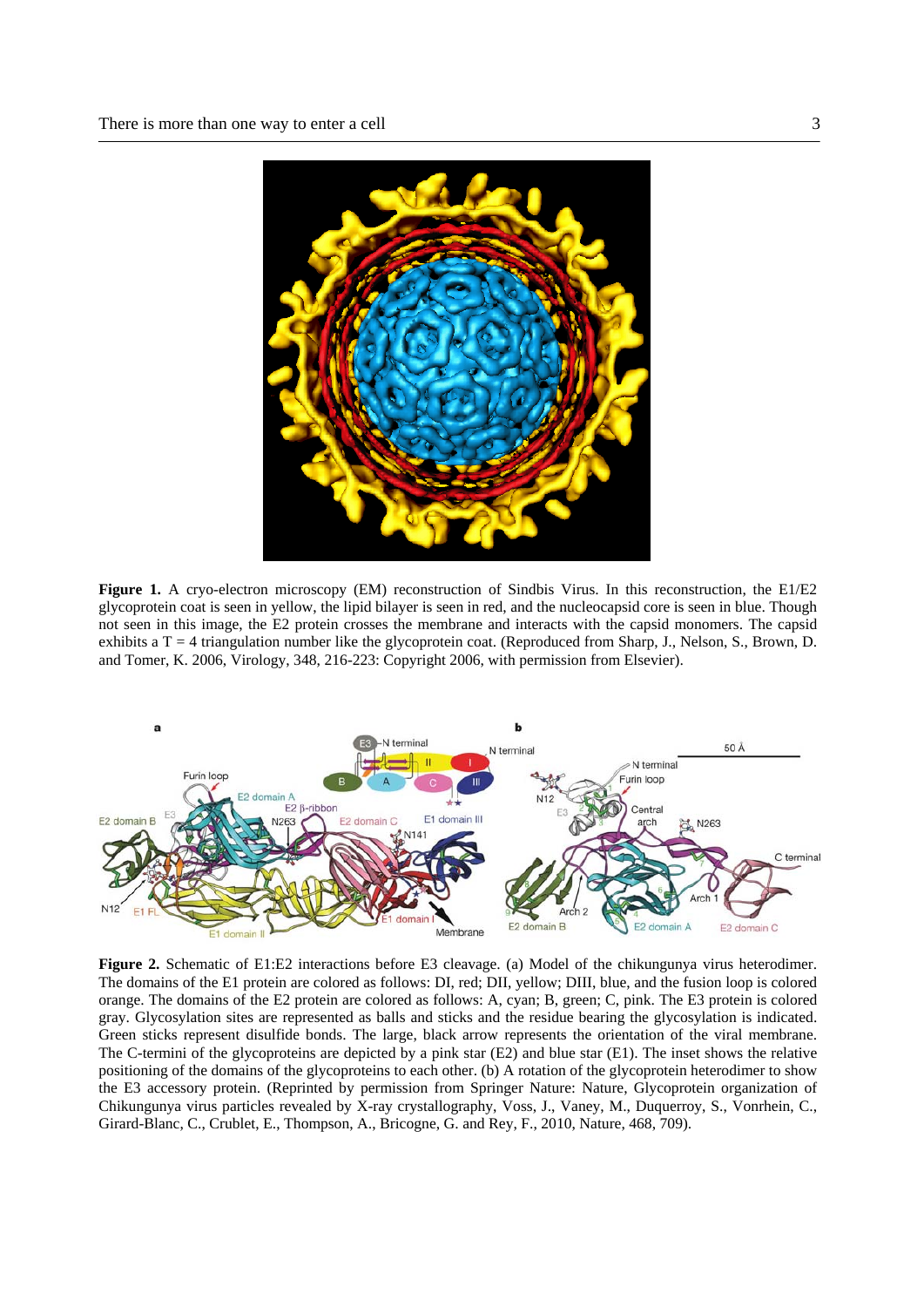to an increase in RNA stability during infection, and an increase in intra-cellular immunity of the RNA to cell [17]. Additionally, this study found that the wild-type capsid protein assists in promoting the translation of viral RNA [17].

#### **3. The study of virus entry**

Many methodologies have been used in the attempt to study virus entry and many are performed in combination with metabolic inhibitors. To correctly resolve which aspect of the virus replication cycle is being affected in the experiment, it is important that care be taken to directly measure the specific process in question. For instance, if a metabolic pathway (*e.g.,* receptor-mediated endocytosis) is being investigated as a route of entry, the metric of the experiment should be a direct measurement of virus endocytosis, not of virus RNA synthesis, protein synthesis, viral glycoprotein expression on the surface of the cell, nor mature virus production. At best, assay of the biochemical events that are downstream of the actual event in question can be broadly resolved into early or late events in the virus replication cycle. In addition, any experiment that is conducted where observations are made downstream of the event in question should have proper controls in place to eliminate secondary effects of any treatment. For instance, if RNA synthesis is the measure of an experiment with a metabolic inhibitor it should be shown that the inhibitor does not interfere with the function of the viral replication complex itself or any other aspect of RNA synthesis. Unfortunately, the literature contains studies that, while valuable, may not completely describe the specific events being investigated because of these two experimental flaws.

#### **3.1. A brief overview of inhibitors used to study viral entry**

Chemical inhibitors have been a staple of studying entry pathways of viruses for decades [18-21]. This section will describe the function of a few inhibitors of the pathways that viruses may use to enter cells and some of the metabolic inhibitors used in the pursuit of this investigation. These inhibitors range from non-specific buffers, like ammonium chloride, that neutralize the low pH of endomembrane compartments [19] to more specific compounds like bafilomycin, Dynasore, PitStop, cytochalasin-D, and monensin. Others exist, however, only a few inhibitors will be discussed here [19, 22-24] as these inhibitors have been used to determine the involvement and mechanisms of endocytosis during the process of alphavirus infection [19-21, 25].

One traditional method to study virus infection by endocytosis has been to neutralize the endosomes using different agents. Bafilomycin (BAF) is a specific inhibitor of the vacuolar ATPase, (V-ATPase) the universal proton pump of eukaryotes [24, 26]. In the cell V-ATPase is localized to the plasma membrane and endomembrane compartments and its main function is to maintain the pH homeostasis of the cell [27]. The V-ATPase is composed of approximately 20 subunits which form 2 domains (reviewed in [28]). The cytosolic V1 domain is responsible for ATP hydrolysis while the membrane bound  $V_0$  domain performs proton translocation. Bafilomycin acts on the V-ATPase by antagonizing the c subunit of the enzyme's  $V_0$  domain [29, 30]. This antagonism prevents the translocation of protons through the respective membrane thereby allowing disruption of the low pH. Ammonium chloride is a frequently used compound in the field of virology and is classified as a lysosomotropic weak base because of its capability of infiltrating the endomembrane compartments of the cell and neutralizing them [19]. Similar to BAF, the rational for using ammonium chloride is to buffer the pH of the endocytic compartments to neutrality. However, the nonspecific nature of ammonium chloride has been shown to have secondary effects during Sindbis virus infection that prevented the processing of viral non-structural proteins having a direct effect on RNA synthesis [21].

Endocytosis is a complex process that includes pinocytosis, and phagocytosis functionalities (reviewed in [31]). These two sub-pathways of endocytosis have differing functions; pinocytosis facilitates the intake of small extracellular components and water, while phagocytosis allows for the intake of larger materials. Clathrindependent and clathrin-independent modes of activity further divide the ways in which pinocytosis can occur [32]. Because of the many different types of endocytosis that can occur and the differing proteins that facilitate them, there are numerous inhibitors that can be used to delineate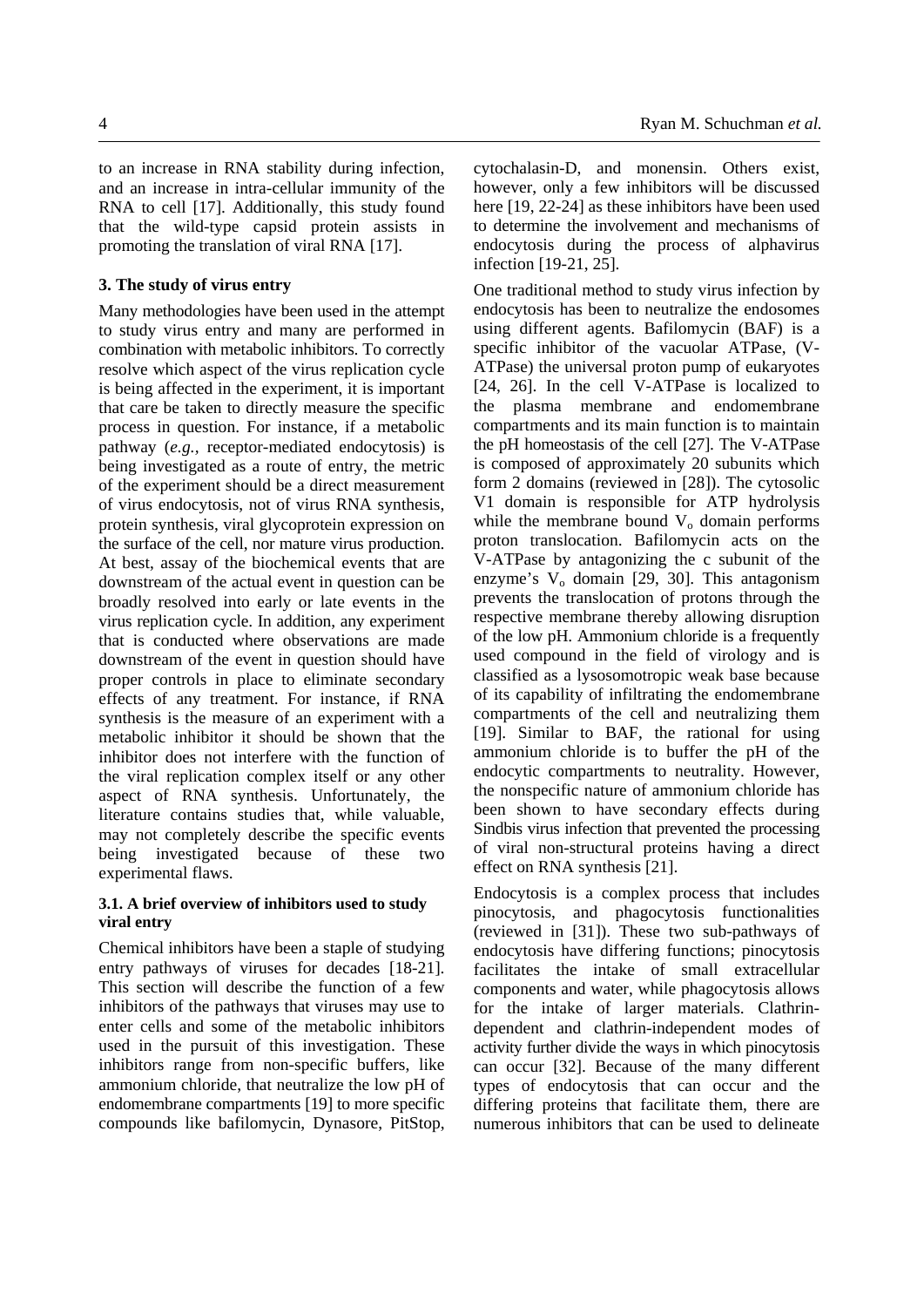which type of endocytosis is used by viruses to gain entry into the cell [18, 22, 23].

The formation of endocytic pits is required for uptake of extracellular materials. The structure of the pits formed by clathrin is through the repeated association of clathrin molecules that deform the cytoplasmic surface of the plasma membrane (PM). These invaginations are subsequently sealed and released into the cytoplasm. The function of clathrin can be inhibited by the treatment of cells with hypertonic sucrose [33] or by depleting the cells of potassium [34]. More specific inhibitors of the function of clathrin-coated pits include Dynasore and Pitstop. These two inhibitors inhibit different aspects of clathrin-dependent endocytosis. Dynasore inhibits the activity of dynamin, which forms rings between the PM and the neck of the clathrin-coated pits thereby inhibiting the GTPase activity of the complex and thus prevents the release of the clathrin-coated vesicles [22]. Pitstop interacts with the N-terminus of clathrin, which prevents the association of endocytic cargo with the clathrin scaffold [23]. Despite secondary effects that the compounds used to study virus entry may have in the infection process, the compounds remain useful and may even provide unexpected insights into the infection, as will be discussed below.

# **3.2. Biological complications in studying virus entry**

As stated previously, the infectivity of the virus sample (as measured by some form of titration) and the cell lines being used can have profound impact on the outcome of an experiment and its interpretation. A study performed by Alfson and colleagues demonstrated that the infectivity of Ebola virus can influence the course of infection in macaques [35]. In this study, virus from two distinct stocks that had differing infectivities (8,400 particles/PFU and 511 particles/PFU) were used and animals were infected with 100, 1, or 0.001 PFU/macaque [35]. All animals died from the infection with the exception of animals infected with 0.001 PFU from the stock of virus with the higher relative infectivity (511 particles/ PFU) [35]. Because the 0.001 PFU infection from the stock of virus with an infectivity of 8,400 particles/PFU resulted in death while the same infection done with an infectivity of 511 particles/ PFU did not, it was concluded that the particles that are traditionally classified as defective retain some sort of biological significance as there is an increase in animal mortality despite the fact that defective particles are unable to produce cytopathic effects in tissue culture [35]. Differing biological activities between particles of influenza virus that are classically defined as infective or defective have also been observed and may be conditional. Many of these observations have been summarized in a review by Brooke [36].

Despite accepted observations that other enveloped viral species can enter a cell by direct methods at the plasma membrane [37-40], there is still quite a large amount of opposition to any model suggesting that the alphaviruses are capable of similar entry routes that lack pH dependence. A study that underscores the complexity of virus entry was performed by Whitbeck and colleagues using vaccinia virus [41]. This virus contained a betagalactosidase reporter gene cloned into the viral genome and its expression was assayed during infection in the presence or absence of BAF [41]. In this experiment transcription and translation of the reporter virus genome is required for the expression of the beta-galactosidase gene (β-gal), and the BAF used in the experiment should have no direct effect on enzyme activity. This study, however, demonstrated that differences in betagalactosidase activity were detected in different cells infected with vaccinia and treated with BAF [41]. This situation shows that BAF is not directly contributing to the decrease in activity of betagalactosidase implicating other host factors in the expression of β-gal. Using this reporter assay in several cell types, the authors were able to conclude that vaccinia virus is capable of entry by pH-dependent and pH-independent routes. HIV, herpesvirus, coronavirus, and influenza A have also been shown to possess the ability to enter cells using a pH-independent fusion mechanism [37, 38, 40, 42, 43].

In contrast to the alphavirus structural proteins described above that are used for entry by fusion, influenza, coronavirus, herpes virus, and HIV are known to utilize proteins with a vastly different structure. Class II fusion proteins are only known to be used by the arboviruses. While the fusion machinery between the viruses discussed appears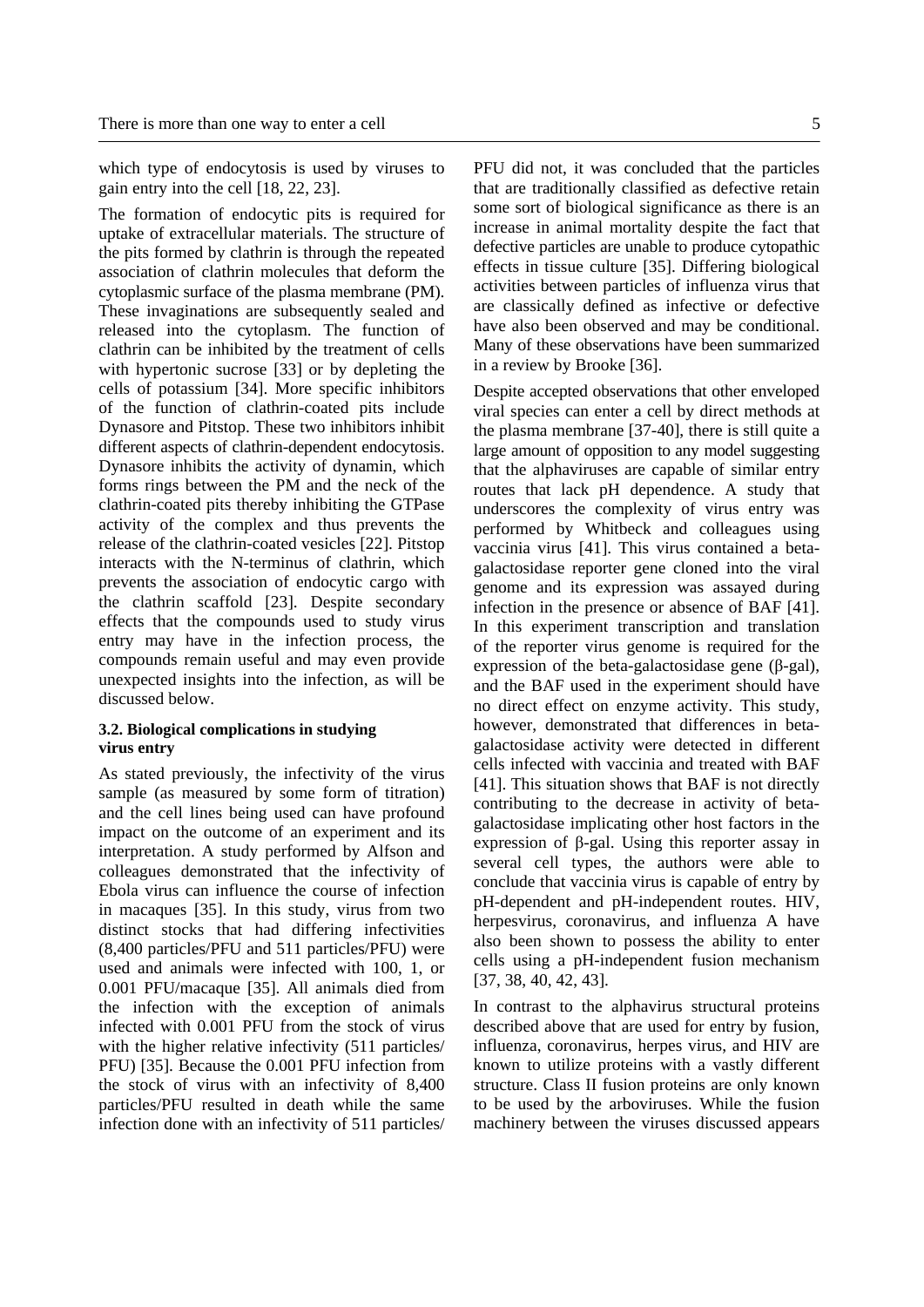to be different, these particular cases highlight the ability of enveloped viruses to enter cells by means that do not absolutely require endosomal acidification.

#### **4. Evidence for receptor-mediated endocytosis**

The model of alphavirus entry by endocytosis states that upon receptor-mediated ingestion of the virus and subsequent delivery into endosomal compartments, the virus takes advantage of the decreasing pH to facilitate conformational changes in the glycoproteins of the virus [44]. The conformational rearrangements then expose a hydrophobic loop of the E1 protein, containing approximately 20 amino acids, proposed to be critical for membrane fusion upon insertion into the endosome membrane [13].

Countless studies have been conducted that seek to demonstrate the ability of alphaviruses to enter cells by receptor-mediated endocytosis [15, 19, 20, 45-47]. In pursuit of this line of study, experiments by Smit and colleagues began to characterize the biophysical properties of membrane fusion between Sindbis virus particles and liposomes that were composed of a mixture of cholesterol and sphingolipids [48]. This study questioned what specific pH exposure was required by the virus to render the particle fusioncompetent with the liposomes. It was determined that this value was a pH of 5.0 with some fusion occurring at a pH as high as 6.0. In this experiment it was also determined that Sindbis virus was capable of fusing in this pH range but required artificial membranes containing large amounts of cholesterol despite the lack of proteins or other potential virus receptors in the liposomes [48]. This large cholesterol requirement was explained by the suggestion that the large quantities of cholesterol used could promote membrane curvature that would provide favorable conditions for virus-liposome fusion [49]. However, there are two inconsistencies with the liposome model: 1) the large amount of cholesterol required for fusion and 2) the mechanism of fusion of a small fusion domain with a protein-free lipid bilayer. It is known that membrane lipid composition affects curvature [49]; however insect hosts of alphaviruses are cholesterol auxotrophs and infections in these cells cannot utilize high levels of cholesterol [50]. Additionally, although alphavirus and influenza encode different classes of fusion proteins, one mechanistic quandary remains. The membrane-fusion mechanism of entry for influenza has been suggested to require that the fusion protein penetrates the plasma membrane to at least the interface between the inner and outer leaflets, which is a distance occupied by  $\sim$ 20 Å [51]. The pitch of the α-helical fusion domain being 1.4 Å requires  $\sim$ 14 amino acids to reach the bilayer interface [9]. Thus the attributes afforded by the fusion proteins of the alphaviruses would seem insufficient, in this case, for fusion to occur as only 10 amino acids constitute the fusion loop and would not reach such a depth to maintain productive interactions to induce fusion. Indeed, fusion from without and within still occur in the alphaviruses [52, 53] despite the lack of depth reached by the fusion loop. This observation can be explained by interaction between the viral fusion proteins and various proteins on the plasma membrane (PM) or endosomal membranes which could promote the merging of the viral and host membranes resulting in fusion [41].

The biological properties of virus infection were also investigated using BAF, which inhibits the action of V-ATPase. The pH decrease in endomembrane compartments is accomplished by the action of the V-ATPase during endomembrane maturation; hence perturbing its function was of interest to those studying virus entry by endocytosis. One such study by Pérez and Carrasco questioned the role of the V-ATPase in entry for enveloped viruses like Semliki Forest virus, influenza virus, vaccinia virus, herpes simplex virus-1, and Sendai virus; non-enveloped viruses like polio virus and adenovirus were also represented [54]. By observing events downstream of entry, like RNA and protein synthesis after treatment with BAF, the authors concluded that inactivation of the V-ATPase, and therefore inhibition of fusion after endocytosis, was responsible for the differences seen between treated and untreated experiments [54]. Further, it was concluded that BAF had an effect on all enveloped viruses tested with the exception of Sendai virus. Similar to Sendai virus, all non-enveloped viruses were unaffected in their ability to infect cells after treatment with BAF [54].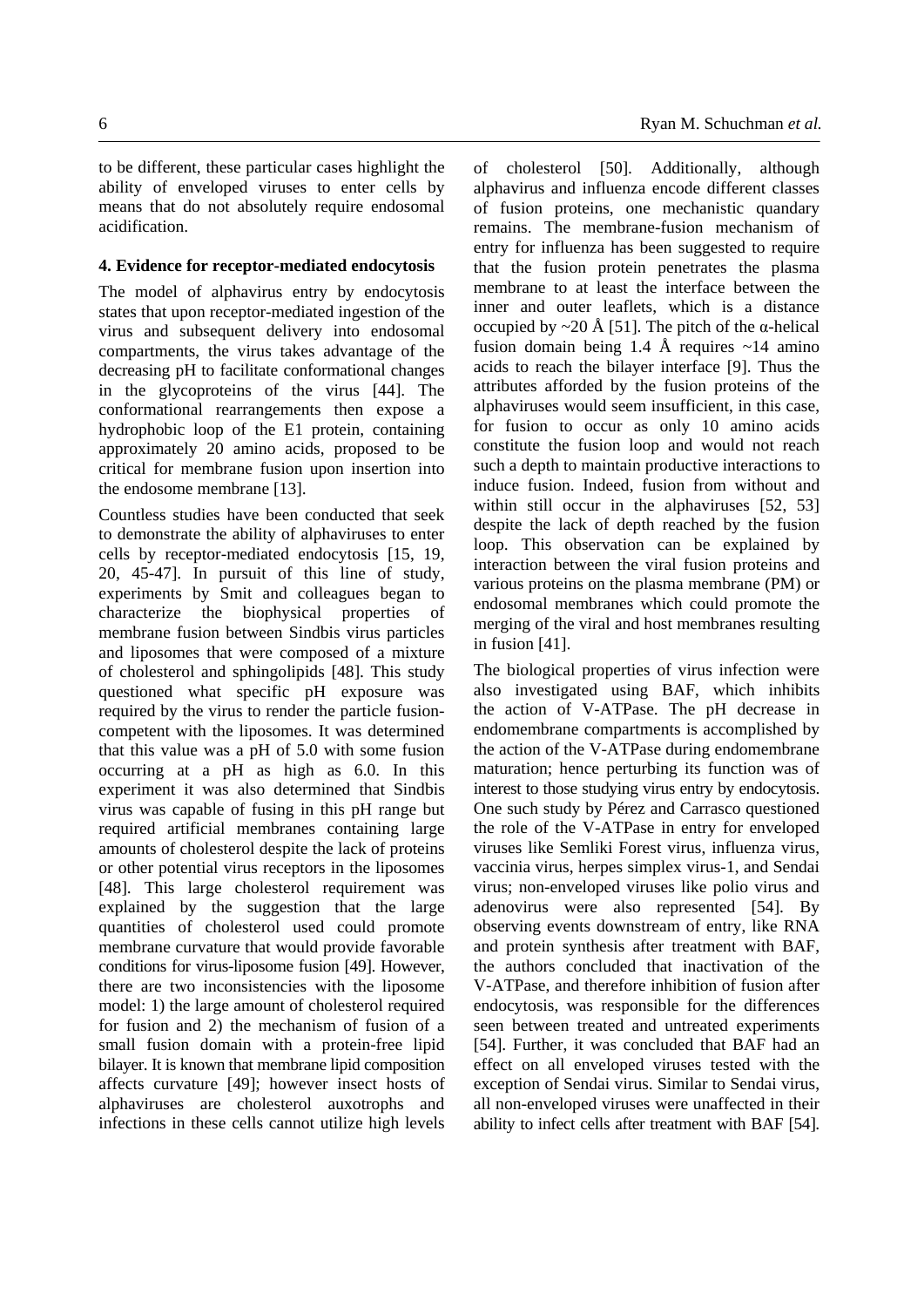However, another explanation of this observation may be that replication of Sendai virus may be less dependent on the activity of the V-ATPase, in view that virus entry was not assayed directly. A more recent study [55] has confirmed V-ATPase requirement as a host factor involved in dengue virus maturation and has been observed with other flaviviruses and influenza virus [56-58]. Further, a study by Duan and colleagues demonstrated that the V-ATPase interacts directly with the prM protein of dengue virus and that this interaction is required for proper secretion of dengue virus from the cell [59]. The observation that dengue virus requires the V-ATPase for secretion was made by disrupting the interaction between prM and the V-ATPase. V-ATPase has been found to be involved in glycoprotein transport in the past [60, 61] and could be involved in dengue maturation. However, the study by Duan evaluated the successful inhibition of entry by BAF treatment with immunofluorescence to assay for the production of glycoproteins on the surface of the cell [59]. As stated, protein translation occurs downstream of entry and conclusions should be drawn with caution.

In addition to the V-ATPase, various other host cell proteins have been implicated in viral infection by receptor-mediated endocytosis and, like the V-ATPase, are vastly associated with the membrane of endosomal compartments. Rab5 and Rab7 have also been implicated in the replication of alphaviruses; however the utilization of these two proteins by membrane-containing viruses may vary [62]. These proteins contribute to viral infection by controlling the trafficking of endomembrane compartments as their association with these compartments is thought to be linked to endomembrane maturation [63-66]. A more recent study by Stiles and colleagues has shown by siRNA screening that TSPAN9 is a host cell protein, whose function is largely unknown, that may be involved with entry by receptor-mediated endocytosis by increasing the ability of alphaviruses to fuse with the membrane of the endosome [67].

# **5. Evidence for pH-independent entry**

An early observation that the alphaviruses are capable of pH-independent entry was made by showing that Sindbis virus-mediated cell fusion takes place as a two-step event requiring the virus to be exposed first to low pH and then returned to neutrality [52, 68]. This situation does not occur in the physiology of cells as the pH of the endomembrane compartments changes unidirectionally from neutrality to around a pH of 4 [45]. Also, many of the studies in the formative years of alphavirus biology assayed biochemical events downstream of entry as the reporter [19, 54]. This was because of inherent difficulties in directly observing and capturing the entry of viruses that have both a known particle-to-PFU ratio and one that optimally approaches unity. The fact that alphaviruses do not produce empty particles because of their maturational properties lends them the advantage over other viruses in that they inherently have a lower particle-to-PFU ratio. However, they could still exhibit higher particle-to-PFU ratios because of defects in the virus particle after release from the cell. The complication of the increased particle-to-PFU ratio has been overcome by the use of the heatresistant strain of Sindbis virus (SVHR) that was originally isolated by Burge and Pfefferkorn [69, 70] which expresses high structural stability.

Electron microscopy (EM) continues to be an invaluable tool for studying the superstructure of cells and viruses and has been used extensively in the study of infection for many families of virus. However, infectivities of viruses, as discussed, greatly complicate direct observations by electron microscopy, as it is known that exposing the cell to excess ligands can induce endocytosis. Direct observations of virus infections at the entry stage can obscure evidence by other means because of potential artifacts induced by exposing the cell to large numbers of noninfectious virus particles. An EM study by Vancini, *et al.* observed for the first time, in a direct fashion, an alphavirus particle depositing its genome into the host cell (Figure 3) in a manner that is not by receptor-mediated endocytosis [7, 71]. This study, aside from the direct nature of observation, has the advantage over others in that it utilizes SVHR, which if correctly prepared produces nearly 100% infectious virus particles; hence all cellular responses are representative of response to a single, infectious particle. In this study, an apparatus for the transfer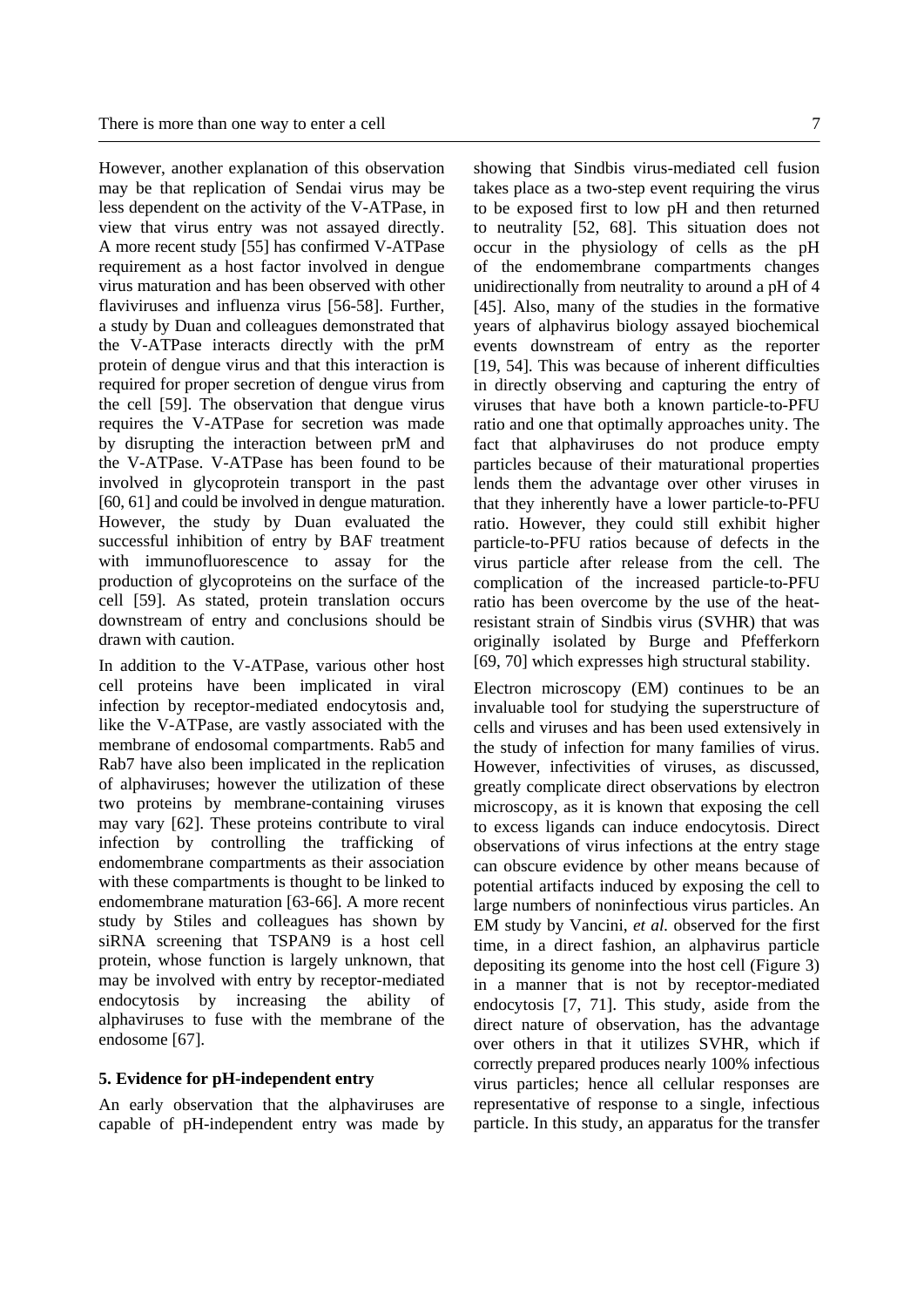

**Figure 3.** The deposition of the Sindbis virus genome at the plasma membrane. These images depict SVHR at 4 °C (A) and 37 °C (B). All panels have been treated with  $\alpha$ -SVHR primary polyclonal antibodies and immune-gold labeled secondary antibodies. The full particles (A) can be seen emptying their genomes (B) while the virus particle remains at the plasma membrane. The arrow indicates a putative apparatus used by the virus to deliver its genome and the scale bars represent a 50 nm measurement. (Reproduced from Vancini, R., Wang, G., Ferreira, D., Hernandez, R. and Brown, D. 2013, J. Virol., 87, 4352-4359 with permission from American Society for Microbiology).

of the genome from virus to cell was also observed [71]. The observation of this apparatus agrees with experiments by Paredes *et al.* that demonstrate that a protrusion forms at the fivefold axis of purified infectious virus after exposure to low pH [7]. Because exposure to low pH did not result in complete disassembly of the glycoprotein lattice, conformational changes induced by exposure to low pH may be indicative of similar changes that occur after interaction with the receptor(s) on the surface of the host cell [7].

An early study in 1991 by Edwards investigated the role of low pH in Sindbis virus infection, by genetic means, in Chinese hamster ovary cells [72]. Despite being defective in endosomal acidification, these cells were still susceptible to Sindbis virus infection. At the time of this study,

the genetic cause of the inability of these cells to acidify endosomes at non-permissive temperatures was unknown, but it was speculated that inactivation of the V-ATPase could be a cause. Stemming from this study, the involvement of the V-ATPase in alphavirus infection was recently investigated in the infection of SVHR using a combination of BAF treatment and a GFP reporter gene encoded by the virus under the control of an independent promotor [25]. Despite treatment with BAF, infection was still observed. Importantly, a condition tested in this study examined the effect of BAF treatment on infection after transfecting the virus into the host cells. This particular experiment did not yield a productive infection when BAF was present throughout (pretreatment, during transfection, and after transfection). Because of this, the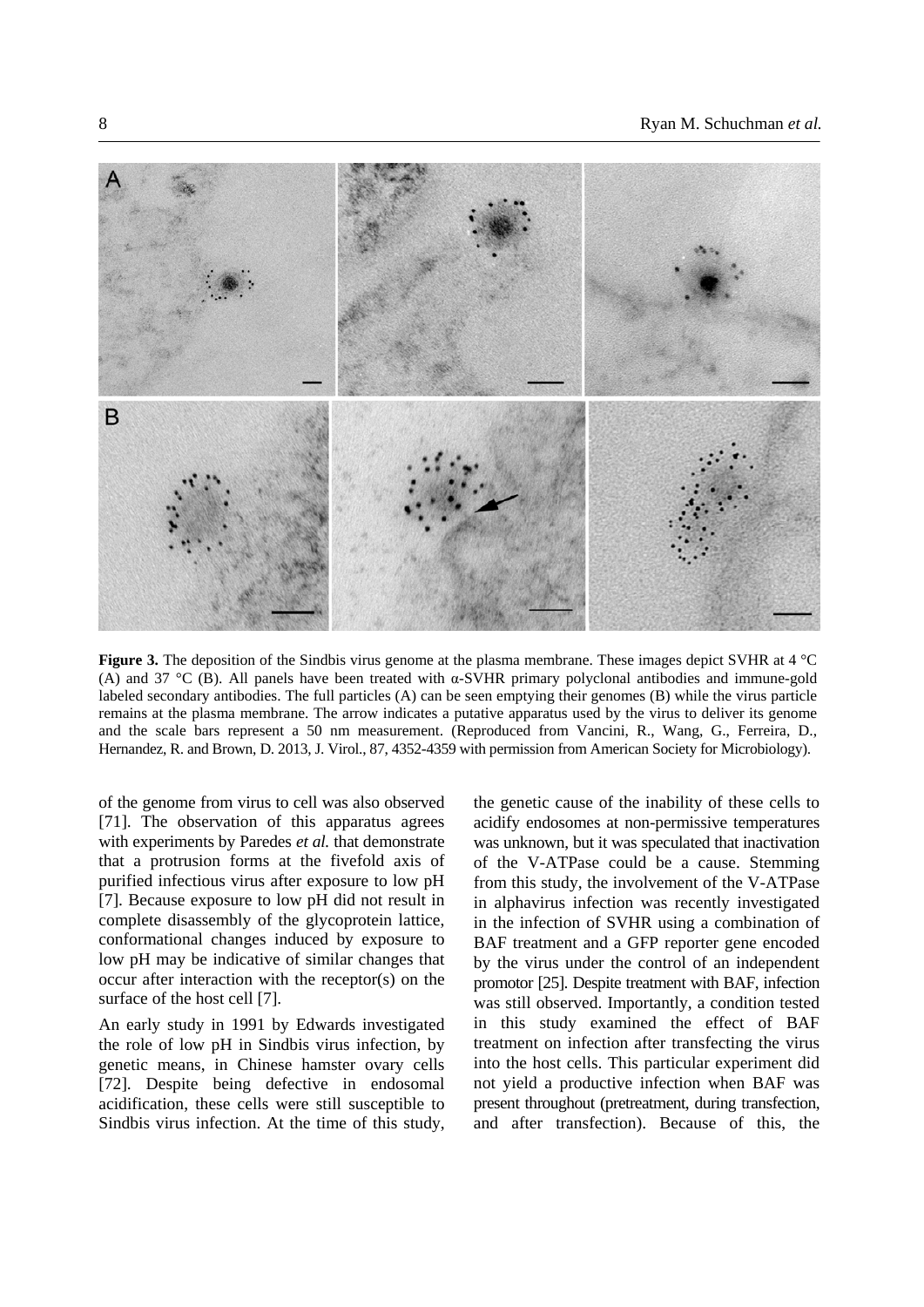V-ATPase is implicated in viral processes that pertain to events in viral replication that are independent of entry. Potential viral processes that are dependent on the function of the V-ATPase are currently under investigation in our laboratory. In these as yet unpublished experiments, we generated a mutant Sindbis virus that was resistant to BAF (BRSV). Importantly, in this study, the mutations that accounted for the mutant phenotype were not in the viral replication proteins. When the RNA replication of wild-type and mutant virus was compared with BAF treatment, BRSV was shown to overcome blockages in replication. Analysis of SVHR viral replication during a time of addition assay showed that BAF inhibits viral replication when cells are treated 5 minutes before infection, a time point which does not allow for endosomal pH neutralization before virus entry can occur (by endocytosis, for example). Further, a time point with BAF treatment 30 minutes after infection resulted in a similar decrease in RNA production, a time in which entry should have been complete [73]. These experiments demonstrate that the effect of BAF is due to an inhibited V-ATPase and not because of neutralization of pH, nor because of off-target effects of the drug on the viral replication proteins.

#### **6. Summary**

The field of virus entry has been fraught with many challenges that have led to very intensive questioning. During the course of studying the entry characteristics of the viruses presented in this review, it is apparent that processes in nature are rarely simple and well-defined: many viruses that were thought to enter cells by only one mechanism have been shown to do so by several. Despite the fact that some viruses may exhibit a preferential mode of entry, it is imperative that all potential routes are characterized. Aside from academic pursuits, this knowledge is valuable for applied science, particularly the development of antiviral therapeutics directed toward entry. Simply put, the design of therapeutics for only one route of entry may not prevail if other avenues can establish infection. For these reasons the entry of alphaviruses has been re-examined and a paradigm shift in what was once thought to be a canon in virology has been shown to be not absolute.

### **CONFLICT OF INTEREST STATEMENT**

The authors declare no conflicts of interest.

#### **REFERENCES**

- 1. Paredes, A., Brown, D., Rothnagel, R., Chiu, W., Schoepp, R., Johnston, R. and Prasad, B. 1993, Proc. Natl. Acad. Sci. USA, 90, 9095-9099.
- 2. Anthony, R. and Brown, D. 1991, J. Virol., 65, 1187-1194.
- 3. Sharp, J., Nelson, S., Brown, D. and Tomer, K. 2006, Virology, 348, 216-223.
- 4. Lee, S., Owen, K., Choi, H., Lee, H., Lu, G., Wengler, G., Brown, D., Rossmann, M. and Kuhn, R. 1996, Structure, 4, 531-541.
- 5. Skoging, U., Vihinen, M., Nilsson, L. and Liljestrom, P. 1996, Structure, 4, 519-529.
- 6. Strauss, J. and Strauss, E. 1994, Microbiol. Rev., 58, 491-562.
- 7. Paredes, A., Ferreira, D., Horton, M., Saad, A., Tsuruta, H., Johnston, R., Klimstra, W., Ryman, K., Hernandez, R., Chiu, W. and Brown, D. 2004, Virology, 324, 373-386.
- 8. Mukhopadhyay, S., Zhang, W., Gabler, S., Chipman, P., Strauss, E., Strauss, J., Baker, T., Kuhn, R. and Rossmann, M. 2006, Structure, 14, 63-73.
- 9. Roussel, A., Lescar, J., Vaney, M., Wengler, G., Wengler, G. and Rey, F. 2006, Structure, 14, 75-86.
- 10. Rice, C. and Strauss, J. 1981, Proceedings of the National Academy of Sciences, 78, 2062-2066.
- 11. Pletnev, S., Zhang, W., Mukhopadhyay, S., Fisher, B., Hernandez, R., Brown, D., Baker, T., Rossmann, M. and Kuhn, R. 2001, Cell, 105, 127-136.
- 12. Sefton, B. 1977, Cell, 10, 659-668.
- 13. Levy-Mintz, P. and Kielian, M. 1991, Journal of Virology, 65, 4292-4300.
- 14. Li, L., Jose, J., Xiang, Y., Kuhn, R. and Rossmann, M. 2010, Nature, 468, 705.
- 15. Voss, J., Vaney, M., Duquerroy, S., Vonrhein, C., Girard-Blanc, C., Crublet, E., Thompson, A., Bricogne, G. and Rey, F. 2010, Nature, 468, 709.
- 16. Whitehurst, C., Soderblom, E., West, M., Hernandez, R., Goshe, M. and Brown, D. 2007, J. Virol., 81, 6231-6240.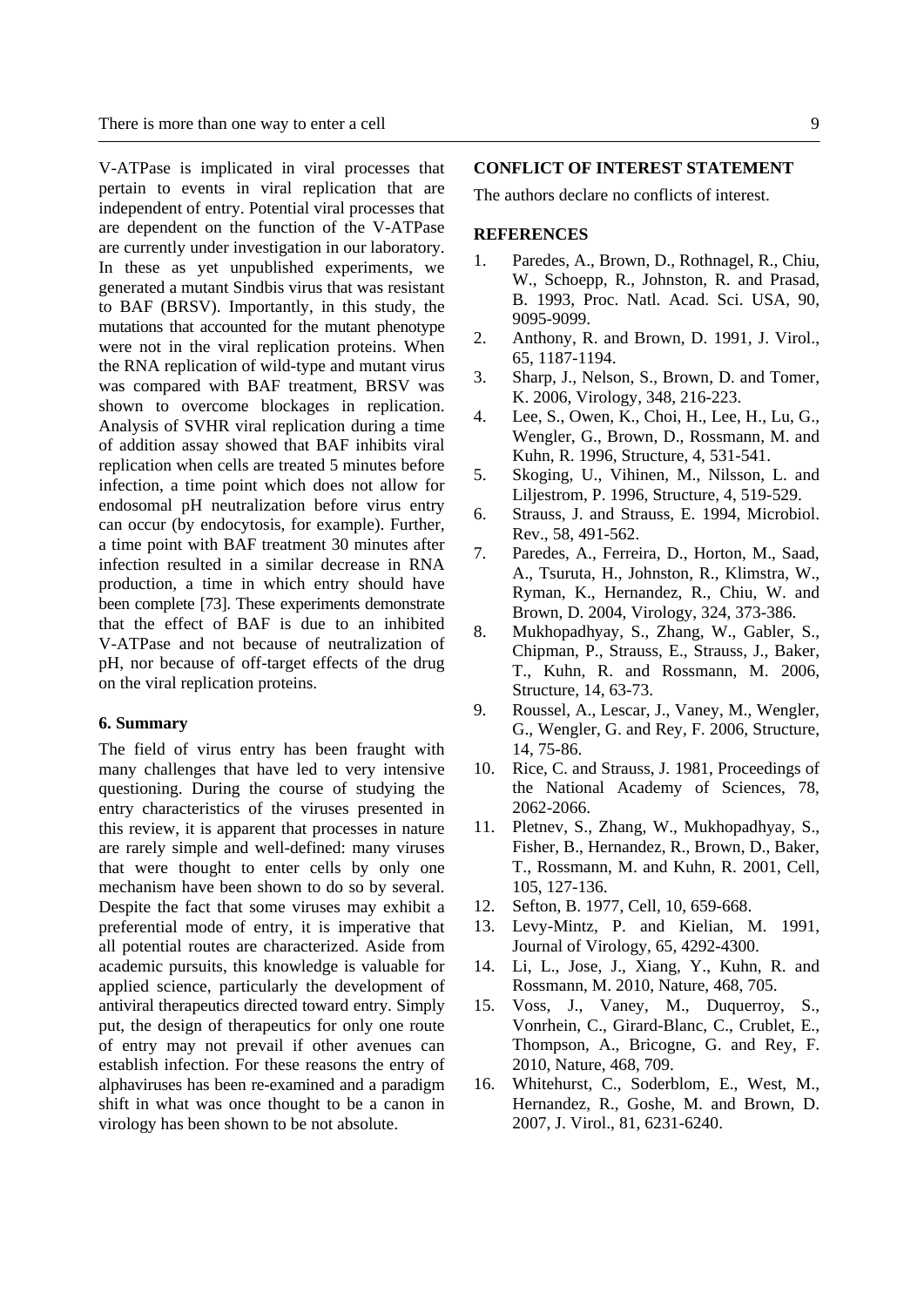- 17. Sokoloski, K., Nease, L., May, N., Gebhart, N., Jones, C., Morrison, T. and Hardy, R. 2017, PLoS Pathogens, 13, e1006473.
- 18. Helenius, A. and Marsh, M. 1982, Ciba Found Symp., 59-76.
- 19. Helenius, A., Marsh, M. and White, J. 1982, J. Gen. Virol., 58(Pt. 1), 47-61.
- 20. Marsh, M., Wellsteed, J., Kern, H., Harms, E. and Helenius, A. 1982, Proc. Natl. Acad. Sci. USA, 79, 5297-5301.
- 21. Hernandez, R., Luo, T. and Brown, D. 2001, J. Virol., 75, 2010-2013.
- 22. Macia, E., Ehrlich, M., Massol, R., Boucrot, E., Brunner, C. and Kirchhausen, T. 2006, Developmental Cell, 10, 839-850.
- 23. von Kleist, L., Stahlschmidt, W., Bulut, H., Gromova, K., Puchkov, D., Robertson, M., MacGregor, K., Tomilin, N., Pechstein, A. and Chau, N. 2011, Cell, 146, 471-484.
- 24. Bowman, E., Siebers, A. and Altendorf, K. 1988, Proceedings of the National Academy of Sciences, 85, 7972-7976.
- 25. Hunt, S., Hernandez, R. and Brown, D. 2011, J. Virol., 85, 1257-1266.
- 26. Muroi, M., Shiragami, N., Nagao, K., Yamasaki, M. and Takatsuki, A. 1993, Cell Struct. Funct., 18, 139-149.
- 27. Finbow, M. and Harrison, M. 1997, Biochemical Journal, 324, 697-712.
- 28. Marshansky, V. and Futai, M. 2008, Curr. Opin. Cell Biol., 20, 415-426.
- 29. Bowman, E., Graham, L., Stevens, T. and Bowman, B. 2004, J. Biol. Chem., 279, 33131-33138.
- 30. Bowman, B. and Bowman, E. 2002, Journal of Biological Chemistry, 277, 3965-3972.
- 31. Mercer, J., Schelhaas, M. and Helenius, A. 2010, Annual Review of Biochemistry, 79, 803-833.
- 32. Lamaze, C. and Schmid, S. 1995, Current Opinion in Cell Biology, 7, 573-580.
- 33. Hansen, S., Sandvig, K. and van Deurs, B. 1993, The Journal of Cell Biology, 123, 89-97.
- 34. Larkin, J., Brown, M., Goldstein, J. and Anderson, R. 1983, Cell, 33, 273-285.
- 35. Alfson, K., Avena, L., Beadles, M., Staples, H., Nunneley, J., Ticer, A., Dick, E., Owston, M., Reed, C. and Patterson, J. 2015, J. Virol., 89, 6773-6781.
- 36. Brooke, C. 2014, Future Virology, 9, 41-51.
- 37. Sieczkarski, S. and Whittaker, G. 2002, J. Virol., 76, 10455-10464.
- 38. Nicola, A., Hou, J., Major, E. and Straus, S. 2005, J. Virol., 79, 7609-7616.
- 39. Delboy, M., Patterson, J., Hollander, A. and Nicola, A. 2006, J. Virol., 3, 105.
- 40. Herold, N., Anders-Ößwein, M., Glass, B., Eckhardt, M., Müller, B. and Kräusslich, H. 2014, J. Virol., 88, 13956-13970.
- 41. Whitbeck, J., Foo, C., Ponce de Leon, M., Eisenberg, R. and Cohen, G. 2009, Virology, 385, 383-391.
- 42. Wang, H., Yang, P., Liu, K., Guo, F., Zhang, Y., Zhang, G. and Jiang, C. 2008, Cell Research, 18, 290.
- 43. Weed, D. and Nicola, A. 2017, Adv. Anat. Embryol. Cell Biol., 223, 29-47.
- 44. Gibbons, D., Vaney, M., Roussel, A., Vigouroux, A., Reilly, B., Lepault, J., Kielian, M. and Rey, F. 2004, Nature, 427, 320-325.
- 45. White, J. and Helenius, A. 1980, Proceedings of the National Academy of Sciences, 77, 3273-3277.
- 46. Mellman, I., Fuchs, R. and Helenius, A. 1986, Annual Review of Biochemistry, 55, 663-700.
- 47. Glomb-Reinmund, S. and Kielian, M. 1998, Virology, 248, 372-381.
- 48. Smit, J., Bittman, R. and Wilschut, J. 1999, J. Virol., 73, 8476-8484.
- 49. Ivankin, A., Kuzmenko, I. and Gidalevitz, D. 2012, Physical Review Letters, 108, 238103.
- 50. Hafer, A., Whittlesey, R., Brown, D. and Hernandez, R. 2009, Journal of Virology, 83, 9113-9121.
- 51. Han, X., Bushweller, J., Cafiso, D. and Tamm, L. 2001, Nature Structural and Molecular Biology, 8, 715.
- 52. Edwards, J. and Brown, D. 1986, Journal of General Virology, 67, 377-380.
- 53. Marsh, M., Bolzau, E. and Helenius, A. 1983, Cell, 32, 931-940.
- 54. Pérez, L. and Carrasco, L. 1994, Journal of General Virology, 75, 2595-2606.
- 55. Sessions, O., Barrows, N., Souza-Neto, J., Robinson, T., Hershey, C., Rodgers, M., Ramirez, J., Dimopoulos, G., Yang, P. and Pearson, J. 2009, Nature, 458, 1047.